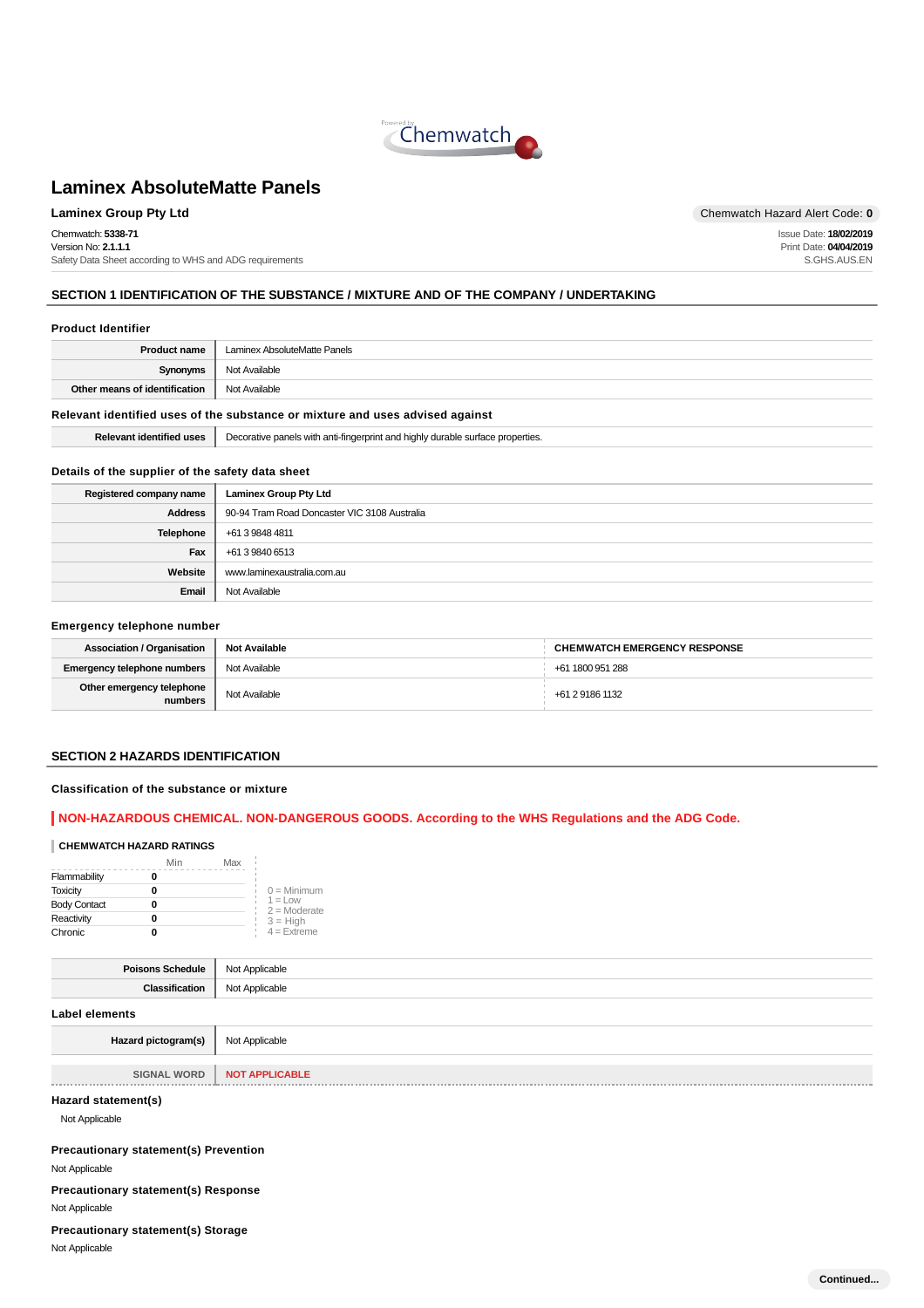#### **Precautionary statement(s) Disposal**

Not Applicable

#### **SECTION 3 COMPOSITION / INFORMATION ON INGREDIENTS**

#### **Substances**

See section below for composition of Mixtures

#### **Mixtures**

| <b>CAS No</b> | %[weight] | Name                                       |
|---------------|-----------|--------------------------------------------|
| Not Available |           | Ingredients determined not to be hazardous |

# **SECTION 4 FIRST AID MEASURES**

#### **Description of first aid measures**

| <b>Eye Contact</b>  | Generally not applicable. |
|---------------------|---------------------------|
| <b>Skin Contact</b> | Generally not applicable. |
| Inhalation          | Generally not applicable. |
| Ingestion           | Generally not applicable. |

**Indication of any immediate medical attention and special treatment needed**

Treat symptomatically.

# **SECTION 5 FIREFIGHTING MEASURES**

#### **Extinguishing media**

 $\triangleright$  There is no restriction on the type of extinguisher which may be used.

Use extinguishing media suitable for surrounding area.

# **Special hazards arising from the substrate or mixture**

| Fire Incompatibility           | None known.                                                                                                                                                                                                                                                                                                                 |  |
|--------------------------------|-----------------------------------------------------------------------------------------------------------------------------------------------------------------------------------------------------------------------------------------------------------------------------------------------------------------------------|--|
| <b>Advice for firefighters</b> |                                                                                                                                                                                                                                                                                                                             |  |
| <b>Fire Fighting</b>           | Slight hazard when exposed to heat, flame and oxidisers.                                                                                                                                                                                                                                                                    |  |
| <b>Fire/Explosion Hazard</b>   | Articles and manufactured articles may constitute a fire hazard where polymers form their outer layers or where combustible packaging remains in place.<br>Certain substances, found throughout their construction, may degrade or become volatile when heated to high temperatures. This may create a secondary<br>hazard. |  |
| <b>HAZCHEM</b>                 | Not Applicable                                                                                                                                                                                                                                                                                                              |  |

# **SECTION 6 ACCIDENTAL RELEASE MEASURES**

#### **Personal precautions, protective equipment and emergency procedures** See section 8

#### **Environmental precautions**

See section 12

#### **Methods and material for containment and cleaning up**

| <b>Minor Spills</b> | • Clean up all spills immediately.<br>Secure load if safe to do so.<br>Bundle/collect recoverable product.<br>• Collect remaining material in containers with covers for disposal. |
|---------------------|------------------------------------------------------------------------------------------------------------------------------------------------------------------------------------|
| <b>Major Spills</b> | Minor hazard.<br>$\triangleright$ Clear area of personnel.<br>Alert Fire Brigade and tell them location and nature of hazard.<br>▶ Wear physical protective gloves e.g. Leather.   |

Personal Protective Equipment advice is contained in Section 8 of the SDS.

# **SECTION 7 HANDLING AND STORAGE**

#### **Precautions for safe handling**

| Safe handling     | Limit all unnecessary personal contact.<br>Wear protective clothing when risk of exposure occurs.<br>Use in a well-ventilated area.<br>Avoid contact with incompatible materials. |  |
|-------------------|-----------------------------------------------------------------------------------------------------------------------------------------------------------------------------------|--|
| Other information | Store away from incompatible materials.                                                                                                                                           |  |

#### **Conditions for safe storage, including any incompatibilities**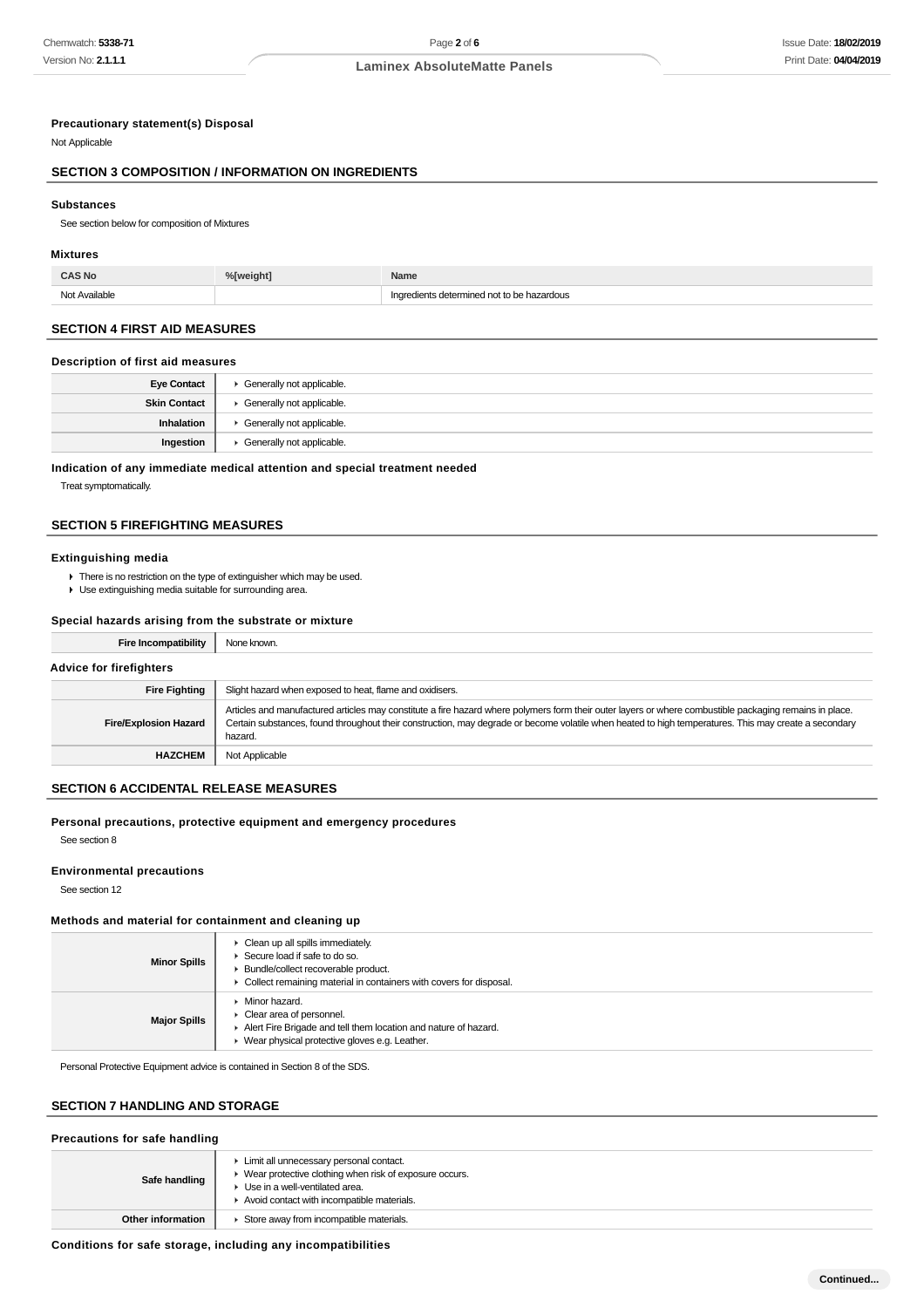# **Laminex AbsoluteMatte Panels**

| Suitable container      | Generally packaging as originally supplied with the article or manufactured item is sufficient to protect against physical hazards.<br>If repackaging is required ensure the article is intact and does not show signs of wear. As far as is practicably possible, reuse the original packaging or<br>something providing a similar level of protection to both the article and the handler. |
|-------------------------|----------------------------------------------------------------------------------------------------------------------------------------------------------------------------------------------------------------------------------------------------------------------------------------------------------------------------------------------------------------------------------------------|
| Storage incompatibility | Avoid contamination of water, foodstuffs, feed or seed.                                                                                                                                                                                                                                                                                                                                      |

# **SECTION 8 EXPOSURE CONTROLS / PERSONAL PROTECTION**

#### **Control parameters**

#### **OCCUPATIONAL EXPOSURE LIMITS (OEL)**

#### **INGREDIENT DATA**

Not Available

### **EMERGENCY LIMITS**

| Ingredient                   | <b>Material name</b> | TEEL-1        | TEEL-2              | TEEL-3        |
|------------------------------|----------------------|---------------|---------------------|---------------|
| Laminex AbsoluteMatte Panels | Not Available        | Not Available | Not Available       | Not Available |
|                              |                      |               |                     |               |
| Ingredient                   | <b>Original IDLH</b> |               | <b>Revised IDLH</b> |               |
| Laminex AbsoluteMatte Panels | Not Available        |               | Not Available       |               |

#### **Exposure controls**

| Appropriate engineering<br>controls | Articles or manufactured items, in their original condition, generally don't require engineering controls during handling or in normal use.<br>Exceptions may arise following extensive use and subsequent wear, during recycling or disposal operations where substances, found in the article, may be<br>released to the environment.                                       |
|-------------------------------------|-------------------------------------------------------------------------------------------------------------------------------------------------------------------------------------------------------------------------------------------------------------------------------------------------------------------------------------------------------------------------------|
| <b>Personal protection</b>          |                                                                                                                                                                                                                                                                                                                                                                               |
| Eye and face protection             | No special equipment for minor exposure i.e. when handling small quantities.<br>OTHERWISE:<br>Safety glasses with side shields.<br>► Contact lenses may pose a special hazard; soft contact lenses may absorb and concentrate irritants. A written policy document, describing the wearing<br>of lenses or restrictions on use, should be created for each workplace or task. |
| <b>Skin protection</b>              | See Hand protection below                                                                                                                                                                                                                                                                                                                                                     |
| Hands/feet protection               | No special equipment needed when handling small quantities.<br><b>OTHERWISE:</b> Wear chemical protective gloves, e.g. PVC.                                                                                                                                                                                                                                                   |
| <b>Body protection</b>              | See Other protection below                                                                                                                                                                                                                                                                                                                                                    |
| Other protection                    | No special equipment needed when handling small quantities.<br><b>OTHERWISE:</b><br>$\triangleright$ Overalls.<br>$\blacktriangleright$ Barrier cream.<br>Eyewash unit.                                                                                                                                                                                                       |

#### **Respiratory protection**

Respiratory protection not normally required due to the physical form of the product.

# **SECTION 9 PHYSICAL AND CHEMICAL PROPERTIES**

#### **Information on basic physical and chemical properties**

| Appearance                                        | Panels; insoluble in water. |                                            |                |
|---------------------------------------------------|-----------------------------|--------------------------------------------|----------------|
|                                                   |                             |                                            |                |
| <b>Physical state</b>                             | Manufactured                | Relative density (Water = $1$ )            | Not Applicable |
| Odour                                             | Not Available               | Partition coefficient n-octanol /<br>water | Not Available  |
| <b>Odour threshold</b>                            | Not Available               | Auto-ignition temperature (°C)             | Not Applicable |
| pH (as supplied)                                  | Not Applicable              | Decomposition temperature                  | Not Available  |
| Melting point / freezing point<br>(°C)            | Not Applicable              | Viscosity (cSt)                            | Not Applicable |
| Initial boiling point and boiling<br>range $(°C)$ | Not Applicable              | Molecular weight (g/mol)                   | Not Applicable |
| Flash point (°C)                                  | Not Applicable              | <b>Taste</b>                               | Not Available  |
| <b>Evaporation rate</b>                           | Not Applicable              | <b>Explosive properties</b>                | Not Available  |
| Flammability                                      | Not Applicable              | <b>Oxidising properties</b>                | Not Available  |
| Upper Explosive Limit (%)                         | Not Applicable              | Surface Tension (dyn/cm or<br>$mN/m$ )     | Not Applicable |
| Lower Explosive Limit (%)                         | Not Applicable              | <b>Volatile Component (%vol)</b>           | Not Applicable |
| Vapour pressure (kPa)                             | Not Applicable              | Gas group                                  | Not Available  |
| Solubility in water                               | Immiscible                  | pH as a solution (1%)                      | Not Applicable |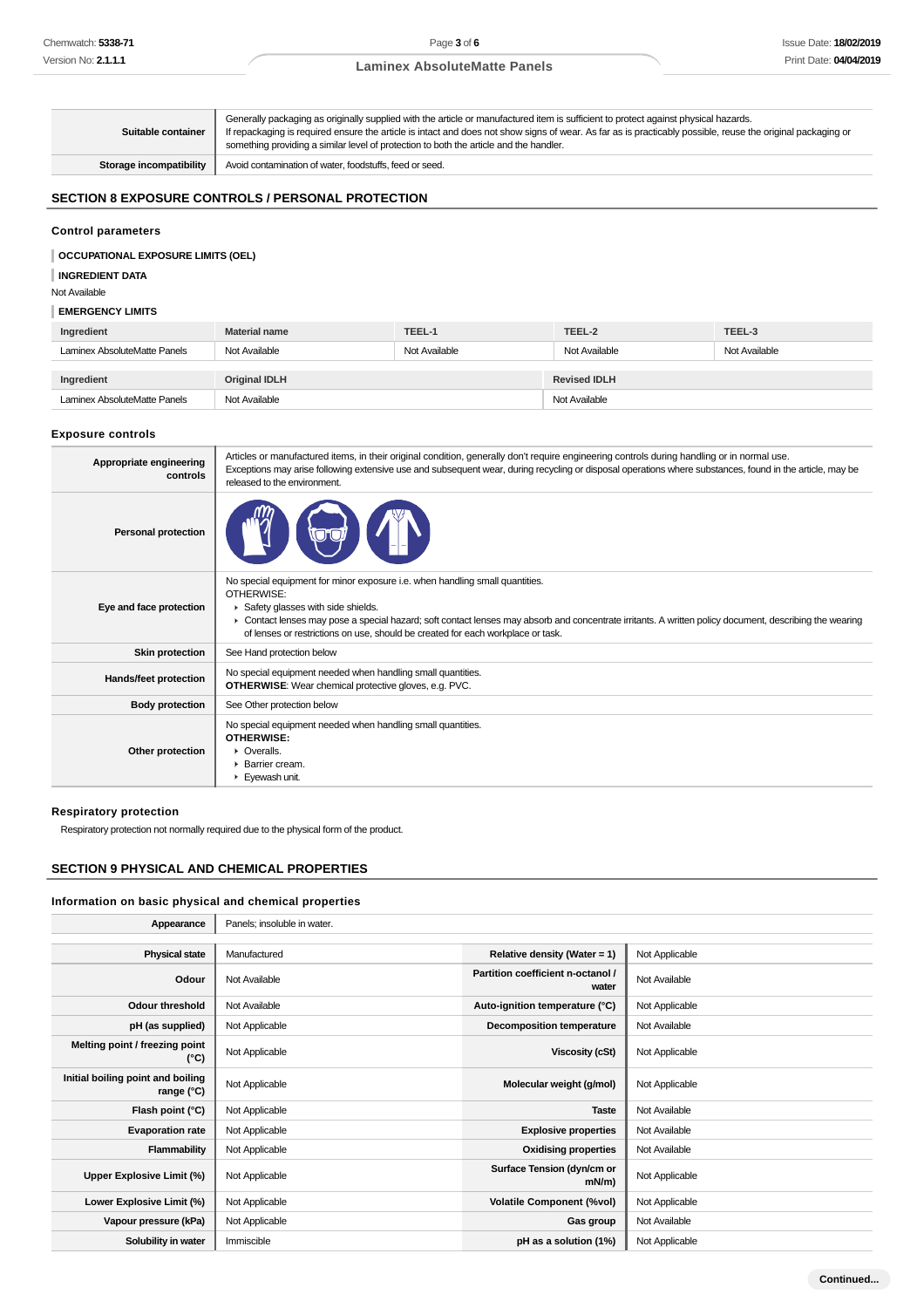**Vapour density (Air = 1)** Not Applicable **VOC g/L** Not Applicable

# **SECTION 10 STABILITY AND REACTIVITY**

| Reactivity                            | See section 7                                                             |
|---------------------------------------|---------------------------------------------------------------------------|
| <b>Chemical stability</b>             | Product is considered stable and hazardous polymerisation will not occur. |
| Possibility of hazardous<br>reactions | See section 7                                                             |
| <b>Conditions to avoid</b>            | See section 7                                                             |
| Incompatible materials                | See section 7                                                             |
| Hazardous decomposition<br>products   | See section 5                                                             |

# **SECTION 11 TOXICOLOGICAL INFORMATION**

#### **Information on toxicological effects**

| <b>Inhaled</b>                      | The material is not thought to produce adverse health effects or irritation of the respiratory tract (as classified by EC Directives using animal models).<br>Nevertheless, good hygiene practice requires that exposure be kept to a minimum and that suitable control measures be used in an occupational setting. |                                                                                                                                                  |  |
|-------------------------------------|----------------------------------------------------------------------------------------------------------------------------------------------------------------------------------------------------------------------------------------------------------------------------------------------------------------------|--------------------------------------------------------------------------------------------------------------------------------------------------|--|
| Ingestion                           | The material has NOT been classified by EC Directives or other classification systems as "harmful by ingestion". This is because of the lack of<br>corroborating animal or human evidence.                                                                                                                           |                                                                                                                                                  |  |
| <b>Skin Contact</b>                 | The material is not thought to produce adverse health effects or skin irritation following contact (as classified by EC Directives using animal models).<br>Nevertheless, good hygiene practice requires that exposure be kept to a minimum and that suitable gloves be used in an occupational setting.             |                                                                                                                                                  |  |
| Eye                                 | Although the material is not thought to be an irritant (as classified by EC Directives), direct contact with the eye may produce transient discomfort<br>characterised by tearing or conjunctival redness (as with windburn).                                                                                        |                                                                                                                                                  |  |
| Chronic                             | Long-term exposure to the product is not thought to produce chronic effects adverse to the health (as classified by EC Directives using animal models);<br>nevertheless exposure by all routes should be minimised as a matter of course.                                                                            |                                                                                                                                                  |  |
| <b>Laminex AbsoluteMatte Panels</b> | <b>TOXICITY</b>                                                                                                                                                                                                                                                                                                      | <b>IRRITATION</b>                                                                                                                                |  |
|                                     | Not Available                                                                                                                                                                                                                                                                                                        | Not Available                                                                                                                                    |  |
| Legend:                             | data extracted from RTECS - Register of Toxic Effect of chemical Substances                                                                                                                                                                                                                                          | 1. Value obtained from Europe ECHA Registered Substances - Acute toxicity 2.* Value obtained from manufacturer's SDS. Unless otherwise specified |  |

| <b>Acute Toxicity</b>                       | $\boldsymbol{\mathsf{x}}$ | Carcinogenicity                 | ×                                                                                                                                                                   |
|---------------------------------------------|---------------------------|---------------------------------|---------------------------------------------------------------------------------------------------------------------------------------------------------------------|
| <b>Skin Irritation/Corrosion</b>            | ×                         | Reproductivity                  | ×                                                                                                                                                                   |
| <b>Serious Eye Damage/Irritation</b>        | ×                         | <b>STOT - Single Exposure</b>   | ×                                                                                                                                                                   |
| <b>Respiratory or Skin</b><br>sensitisation | ×                         | <b>STOT - Repeated Exposure</b> | $\boldsymbol{\mathsf{x}}$                                                                                                                                           |
| Mutagenicity                                | ×                         | <b>Aspiration Hazard</b>        | ×                                                                                                                                                                   |
|                                             |                           | Legend:                         | $\blacktriangleright$ - Data either not available or does not fill the criteria for classification<br>$\blacktriangleright$ - Data available to make classification |

# **SECTION 12 ECOLOGICAL INFORMATION**

# **Toxicity**

| <b>Laminex AbsoluteMatte Panels</b> | <b>ENDPOINT</b><br>Not<br>Available | <b>TEST DURATION (HR)</b><br>Not Available                                             | <b>SPECIES</b><br>Not Available                                                                                                                                                                                                                                                                       | <b>VALUE</b><br>Not<br>Available | <b>SOURCE</b><br>Not<br>Available |
|-------------------------------------|-------------------------------------|----------------------------------------------------------------------------------------|-------------------------------------------------------------------------------------------------------------------------------------------------------------------------------------------------------------------------------------------------------------------------------------------------------|----------------------------------|-----------------------------------|
| Legend:                             |                                     | (Japan) - Bioconcentration Data 7. METI (Japan) - Bioconcentration Data 8. Vendor Data | Extracted from 1. IUCLID Toxicity Data 2. Europe ECHA Registered Substances - Ecotoxicological Information - Aquatic Toxicity 3. EPIWIN Suite V3.12<br>(QSAR) - Aquatic Toxicity Data (Estimated) 4. US EPA, Ecotox database - Aquatic Toxicity Data 5. ECETOC Aquatic Hazard Assessment Data 6. NITE |                                  |                                   |

#### **DO NOT** discharge into sewer or waterways.

# **Persistence and degradability**

| Ingredient | Persistence: Water/Soil               | Persistence: Air                      |
|------------|---------------------------------------|---------------------------------------|
|            | No Data available for all ingredients | No Data available for all ingredients |

# **Bioaccumulative potential**

| Ingredient |                                                 |
|------------|-------------------------------------------------|
|            | - No F<br>oredients<br>$\cdot$ overlaps.<br>∩~∗ |

# **Mobility in soil**

| Ingredient | <b>Mobility</b>                                      |
|------------|------------------------------------------------------|
|            | No Data available for all ingredients<br>$\sim$<br>. |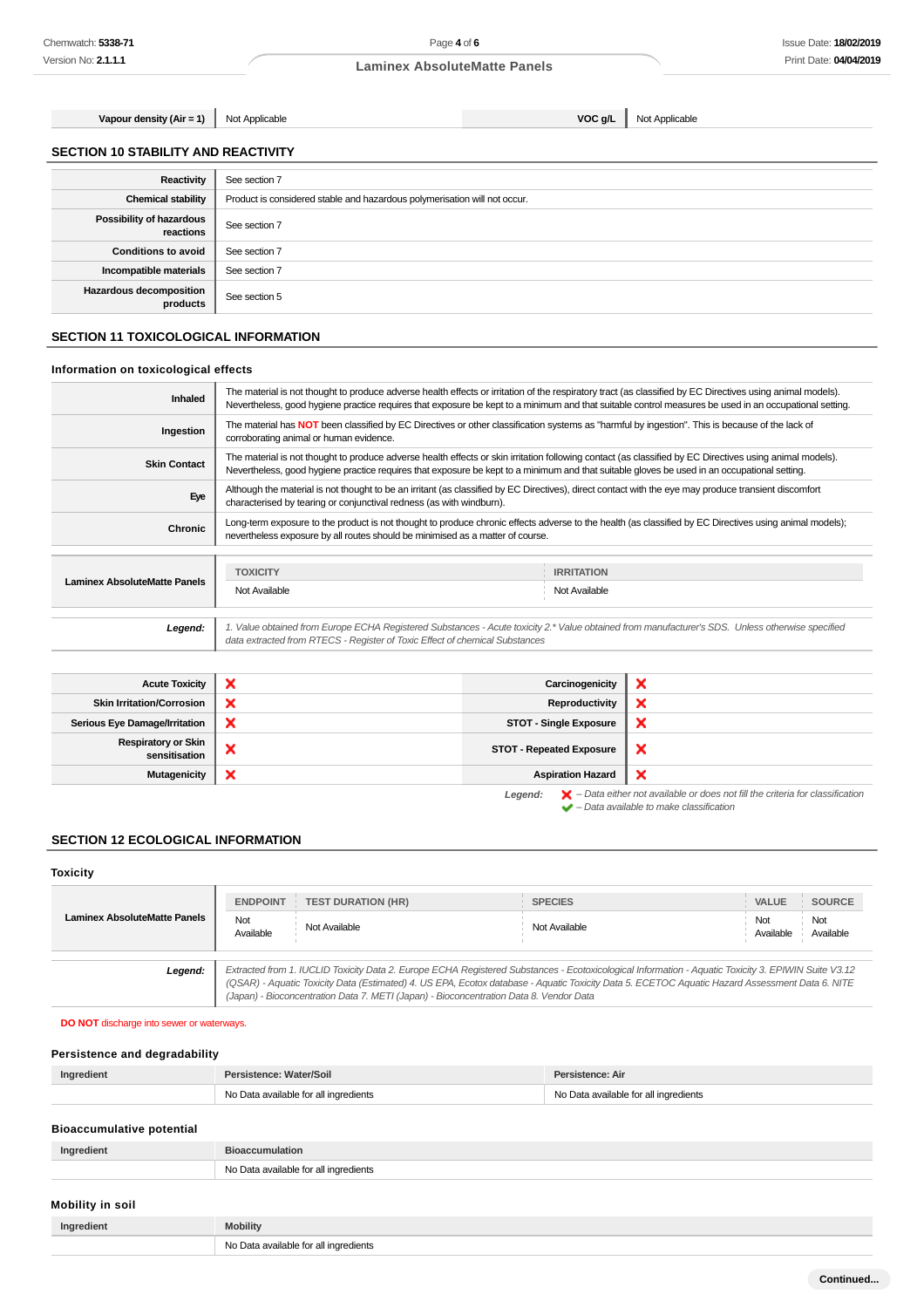# **SECTION 13 DISPOSAL CONSIDERATIONS**

| Waste treatment methods                 |                                                                                                                                         |
|-----------------------------------------|-----------------------------------------------------------------------------------------------------------------------------------------|
| <b>Product / Packaging disposal</b>     | Recycle wherever possible or consult manufacturer for recycling options.<br>Consult State Land Waste Management Authority for disposal. |
| <b>SECTION 14 TRANSPORT INFORMATION</b> |                                                                                                                                         |

#### **Labels Required**

| Mar              | <b>NO</b>      |
|------------------|----------------|
| ⊶une Pollutant → | Not Applicable |
| <b>HAZGHEM</b>   | Not Applicable |

#### **Land transport (ADG): NOT REGULATED FOR TRANSPORT OF DANGEROUS GOODS**

#### **Air transport (ICAO-IATA / DGR): NOT REGULATED FOR TRANSPORT OF DANGEROUS GOODS**

# **Sea transport (IMDG-Code / GGVSee): NOT REGULATED FOR TRANSPORT OF DANGEROUS GOODS**

**Transport in bulk according to Annex II of MARPOL and the IBC code** Not Applicable

# **SECTION 15 REGULATORY INFORMATION**

#### **Safety, health and environmental regulations / legislation specific for the substance or mixture**

#### **National Inventory Status**

| <b>National Inventory</b>     | <b>Status</b>                                                                                                                                                                               |  |  |
|-------------------------------|---------------------------------------------------------------------------------------------------------------------------------------------------------------------------------------------|--|--|
| Australia - AICS              | Yes                                                                                                                                                                                         |  |  |
| Canada - DSL                  | Yes                                                                                                                                                                                         |  |  |
| Canada - NDSL                 | Yes                                                                                                                                                                                         |  |  |
| China - IECSC                 | Yes                                                                                                                                                                                         |  |  |
| Europe - EINEC / ELINCS / NLP | Yes                                                                                                                                                                                         |  |  |
| Japan - ENCS                  | Yes                                                                                                                                                                                         |  |  |
| Korea - KECI                  | Yes                                                                                                                                                                                         |  |  |
| New Zealand - NZIoC           | Yes                                                                                                                                                                                         |  |  |
| Philippines - PICCS           | Yes                                                                                                                                                                                         |  |  |
| USA - TSCA                    | Yes                                                                                                                                                                                         |  |  |
| Taiwan - TCSI                 | Yes                                                                                                                                                                                         |  |  |
| Mexico - INSQ                 | Yes                                                                                                                                                                                         |  |  |
| Vietnam - NCI                 | Yes                                                                                                                                                                                         |  |  |
| Russia - ARIPS                | Yes                                                                                                                                                                                         |  |  |
| Thailand - TECI               | Yes                                                                                                                                                                                         |  |  |
| Legend:                       | Yes = All ingredients are on the inventory<br>No = Not determined or one or more ingredients are not on the inventory and are not exempt from listing(see specific ingredients in brackets) |  |  |

#### **SECTION 16 OTHER INFORMATION**

| <b>Dovie</b><br>Date<br>ז הו: | $\cdots$<br>18/02<br>17 L<br> |
|-------------------------------|-------------------------------|
| <b>Initial Date</b>           | 18/02<br>37 L .<br>.          |

#### **SDS Version Summary**

| Version | <b>Issue</b><br>Date | <b>Sections Updated</b>                                                                                                                                                  |
|---------|----------------------|--------------------------------------------------------------------------------------------------------------------------------------------------------------------------|
| 2.1.1.1 | 18/02/2019           | Environmental, First Aid (eye), First Aid (inhaled), First Aid (skin), Personal Protection (eye), Personal Protection (hands/feet), Storage<br>(storage incompatibility) |

#### **Other information**

Classification of the preparation and its individual components has drawn on official and authoritative sources as well as independent review by the Chemwatch Classification committee using available literature references.

The SDS is a Hazard Communication tool and should be used to assist in the Risk Assessment. Many factors determine whether the reported Hazards are Risks in the workplace or other settings. Risks may be determined by reference to Exposures Scenarios. Scale of use, frequency of use and current or available engineering controls must be considered.

#### **Definitions and abbreviations**